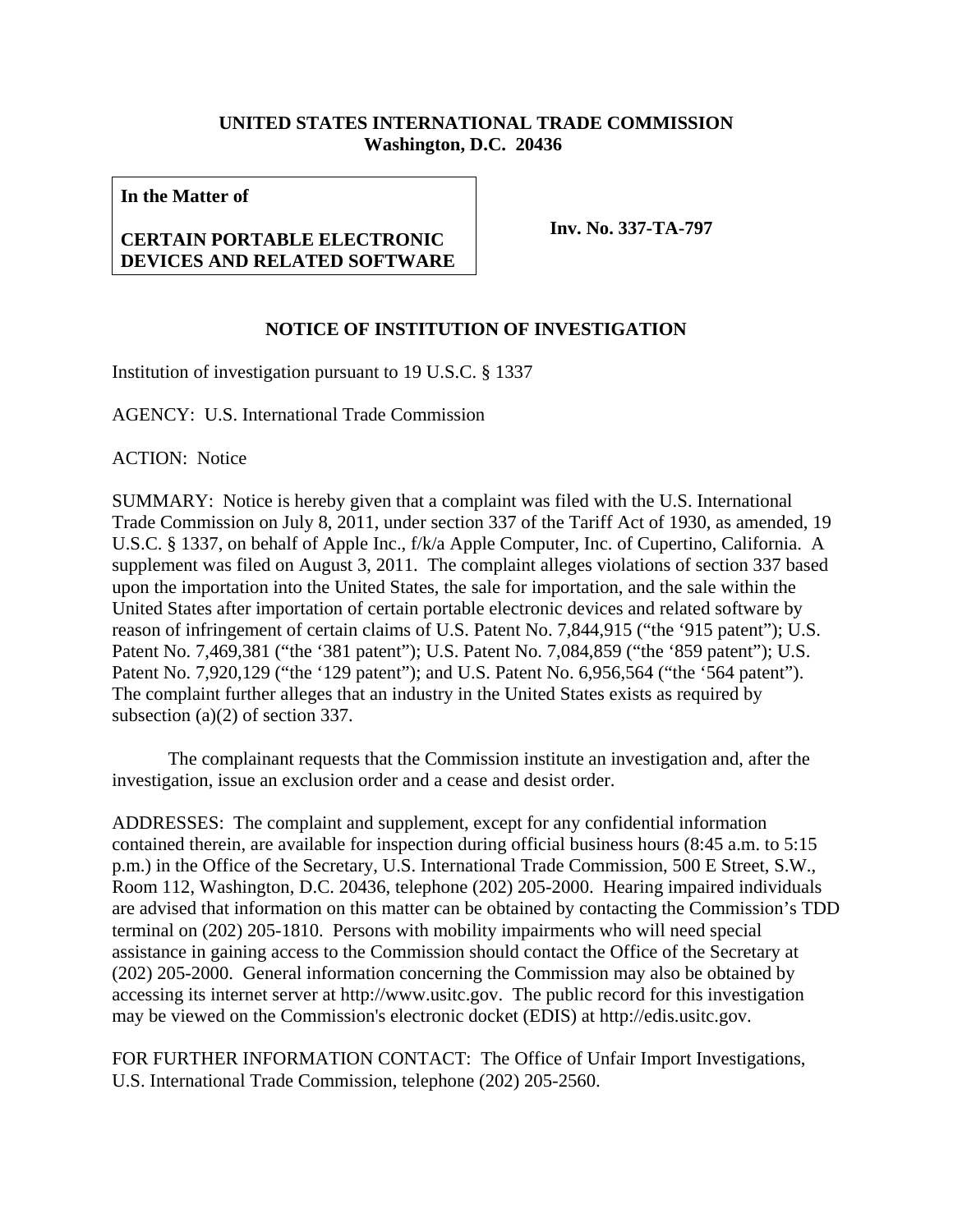AUTHORITY: The authority for institution of this investigation is contained in section 337 of the Tariff Act of 1930, as amended, and in section 210.10 of the Commission's Rules of Practice and Procedure, 19 C.F.R. § 210.10 (2011).

SCOPE OF INVESTIGATION: Having considered the complaint, the U.S. International Trade Commission, on August 5, 2011, ORDERED THAT –

 (1) Pursuant to subsection (b) of section 337 of the Tariff Act of 1930, as amended, an investigation be instituted to determine whether there is a violation of subsection  $(a)(1)(B)$  of section 337 in the importation into the United States, the sale for importation, or the sale within the United States after importation of certain portable electronic devices and related software that infringe one or more of claims 1-5, 7-12, 14-19, and 21 of the '915 patent; claims 1-20 of the '381 patent; claims 14-20, 25, and 28 of the '859 patent; claims 1-3, 5-12, 14-19, 21, 22, and 24- 28 of the '129 patent; and claims 28 and 36 of the '564 patent, and whether an industry in the United States exists as required by subsection (a)(2) of section 337;

 (2) For the purpose of the investigation so instituted, the following are hereby named as parties upon which this notice of investigation shall be served:

(a) The complainant is:

 Apple Inc., f/k/a Apple Computer, Inc. 1 Infinite Loop Cupertino, CA 95014

 (b) The respondents are the following entities alleged to be in violation of section 337, and are the parties upon which the complaint is to be served:

> HTC Corp. 23 Xinghua Road, Taoyuan 330 Taiwan

 HTC America, Inc. 13920 SE Eastgate Way, Suite 400 Bellevue, WA 98005

 Exedea, Inc. 5950 Corporate Drive Houston, TX 77036

 (c) The Office of Unfair Import Investigations, U.S. International Trade Commission, 500 E Street, S.W., Suite 401, Washington, D.C. 20436; and

 (3) For the investigation so instituted, the Acting Chief Administrative Law Judge Charles E. Bullock, U.S. International Trade Commission, shall designate the presiding Administrative Law Judge.